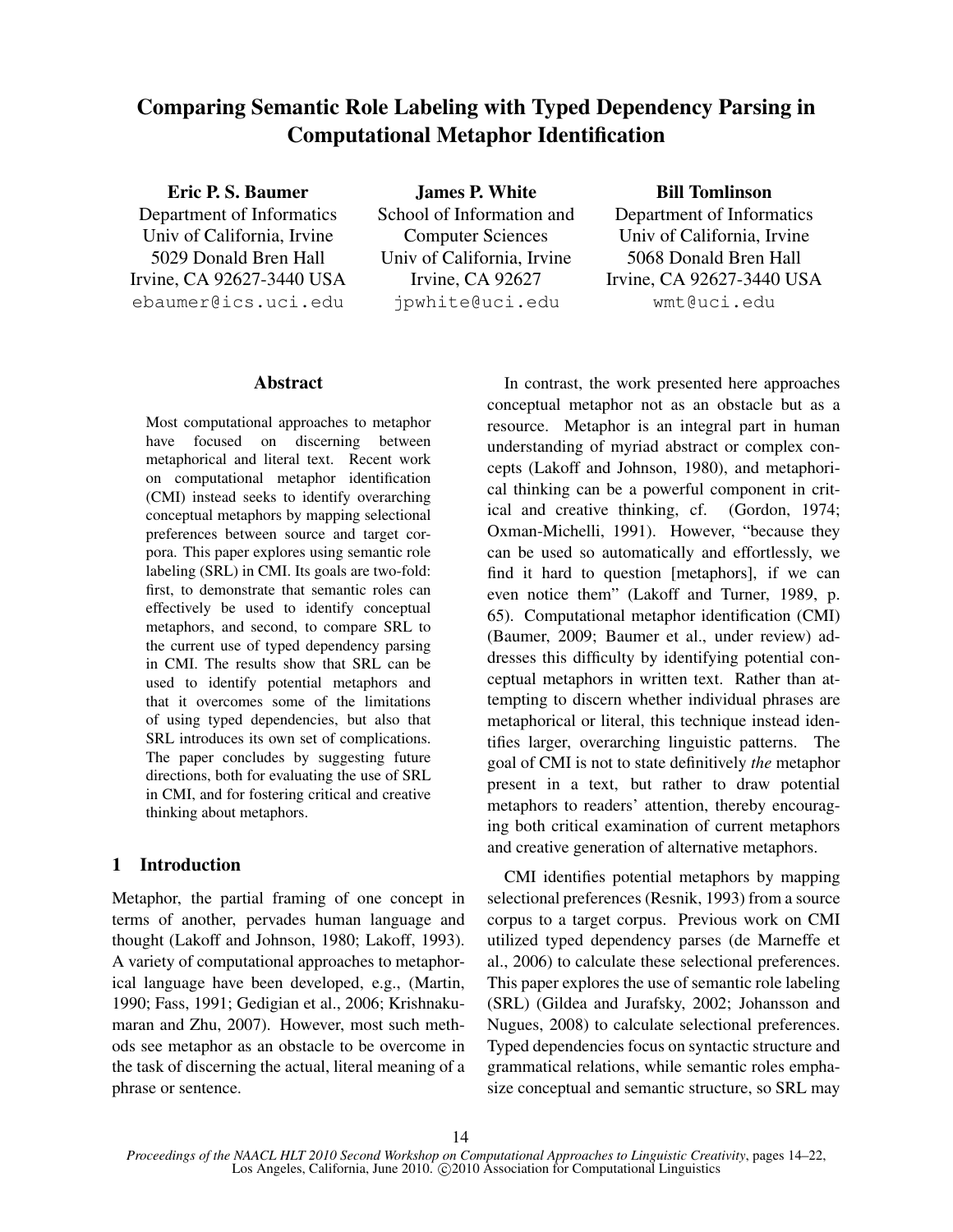be more effective for identifying potential conceptual metaphors. This paper describes how SRL was incorporated into CMI and compares both the relational data and the metaphors identified with typed dependency parsing and semantic role labeling. The results show that semantic roles enabled effective identification of potential metaphors. However, neither typed dependencies nor semantic roles were necessarily superior. Rather, each provides certain advantages, both in terms of identifying potential metaphors, and in terms of promoting critical thinking and creativity.

# 2 Related Work

### 2.1 Computational Approaches to Metaphor

Many computational approaches have been taken toward identifying metaphor in written text. MI-DAS (Martin, 1990) attempts to detect when users of the Unix Consultant command line help system use metaphors, for example, "How do I enter Emacs?" is interpreted as "How do I invoke Emacs?" Another system, met\* (Fass, 1991), is designed to distinguish both metaphor and metonymy from literal text, providing special techniques for processing these instances of figurative language. More recently, Gedigian et al. (2006) used hand-annotated corpora to train an automatic metaphor classifier. Krishnakumaran and Zhu (2007) used violations of WordNetbased (Fellbaum, 1998) verb-noun expectations to identify the presence of a metaphor, e.g., "he is a brave lion," would be considered metaphorical, because "he," taken to mean a "person," which is not a WordNet hyponym of "lion."

These and similar approaches ascribe to some degree to the literal meaning hypothesis (Reddy, 1969), which states that every sentence has a literal meaning, as derived from the meanings of its constituent words, while some also have a figurative meaning that goes beyond the meanings of the words themselves. In this view, a figurative interpretation is only sought only after a literal interpretation has been formed and found inconsistent, nonsensical, or otherwise faulty. However, experimental evidence has made this account suspect (Gibbs, 1984; Gentner et al., 2001). Even distinguishing whether a given expression is literal or figurative can be difficult at best. For example, "the rock is becoming brittle with age" (Reddy, 1969, p. 242), has "a literal interpretation when uttered about a stone and a metaphorical one when said about a decrepit professor emeritus" (Fass, 1991, p. 54).

One previous metaphor system avoids making such literal/metaphorical distinctions. CorMet (Mason, 2004) is designed to extract known conventional metaphors from domain-specific textual corpora, which are derived from Google queries. CorMet calculates selectional preferences and associations (Resnik, 1993) for each corpus's characteristic verbs, i.e., those verbs at least twice as frequent in the corpus as in general English. Based on these selectional associations, CorMet clusters the nouns for which the characteristic verbs select. To identify metaphors, mappings are sought from clusters in the source corpus to clusters in the target corpus, based on the degree to which the same verbs select for members of both clusters. For example, CorMet was used to extract the metaphor MONEY IS A LIQ- $UID<sup>1</sup>$  by mapping from a cluster for the concept *liquid* in a corpus for the domain LABORATORY to a cluster for the concept *money* in a corpus for the domain FINANCE, based on the selectional associations of verbs such as "pour," "flow," "freeze," and "evaporate." The CMI system described in this paper is informed largely by CorMet (Mason, 2004).

### 2.2 Semantic Role Labeling

While interpretations vary somewhat, semantic role labeling (SRL) generally aims to represent something about the meaning of a phrase at a deeper level than surface syntactic structure. One of the most common approaches to performing SRL automatically is to use a statistical classifier trained on labeled corpora (Gildea and Jurafsky, 2002), with FrameNet (Baker et al., 1998) and PropBank (Palmer et al., 2005) being the primary sources. An important result of the Gildea and Jurafsky work was identifying the significant utility of using presegmented constituents as input to their labeler, and accordingly most SRL systems perform a syntactic analysis as an initial step.

The principal alternative to using a statistical classifier is to use a rule-based labeler for operating on

<sup>1</sup> SMALL CAPS are metaphors, *italics* are concepts, CAPS are domains, and "quotes" are example phrases.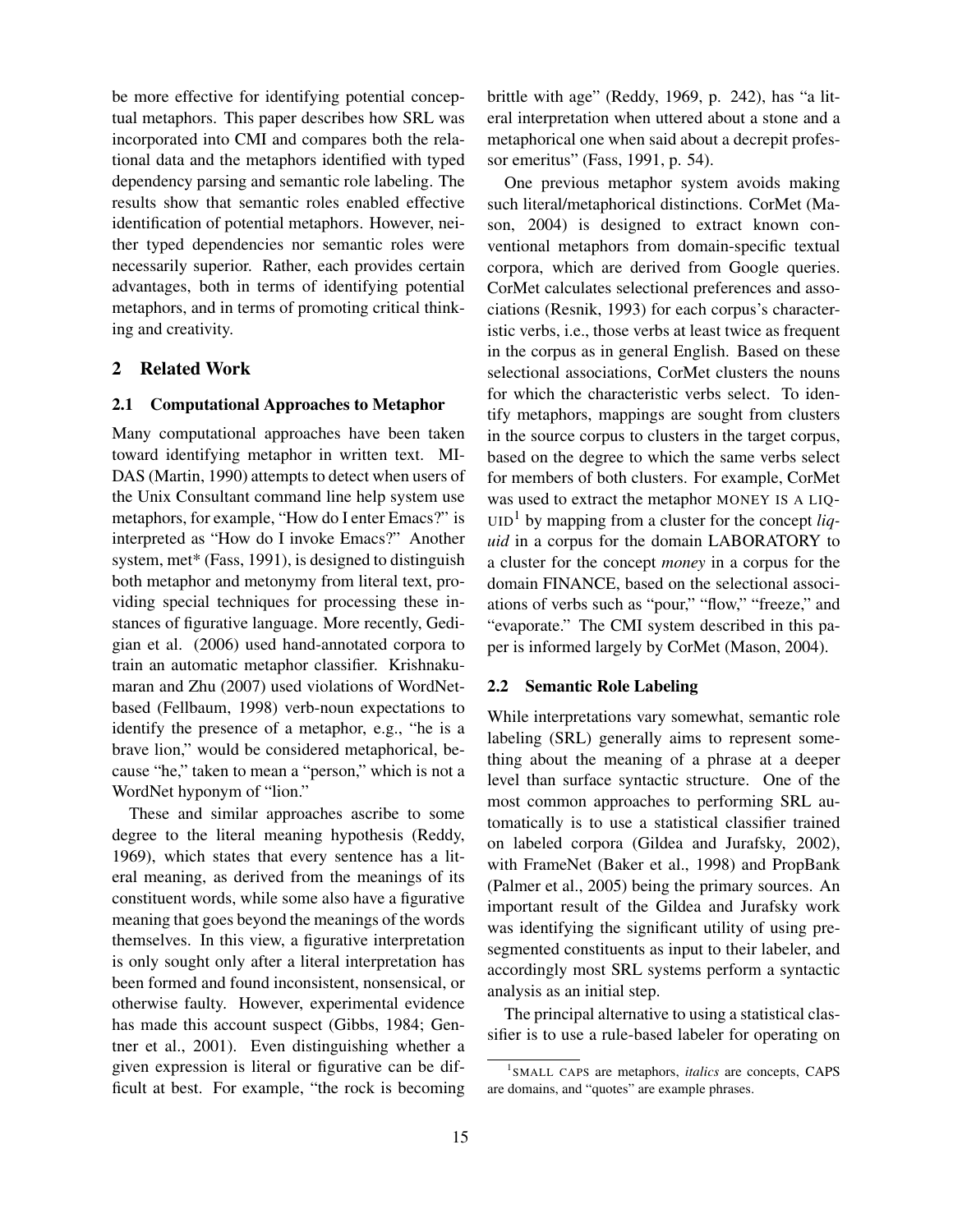the syntactic parse tree. For example, Shi and Mihalcea (2004) extract explicit SRL rules by analyzing FrameNet cases. Another system, RelEx (Fundel et al., 2006) also uses rules and is structured like the implementation used here (see below for details), but despite having the same name, is a different system. Statistical and rule-based methods may also be used within the same system, such as in LTH (Johansson and Nugues, 2008).

One reason for preferring a rule-based SRL system is that rule-based approaches may be less susceptible to the loss of accuracy that statistically trained classifiers suffer when applied to domains that are different than the corpora they are trained on (Johansson and Nugues, 2008). That problem is compounded by the limited domain coverage provided by the labeled corpora currently available for SRL classifier training (Gildea and Jurafsky, 2002).

#### 3 Computational Metaphor Identification

While space precludes a fully detailed description of the algorithms involved, this section provides a high-level summary of the techniques employed in CMI (Baumer, 2009; Baumer et al., under review).

Metaphors are conceptual mappings wherein a source concept partially structures the understanding of a target concept. In ELECTION IS WAR, the target concept *election* is partially framed in terms of the source concept *war*. CMI begins by gathering corpora for the source and target domains. In this paper, the target corpus consists of posts from political blogs, described in more detail in the methods section below. Source corpora are composed of Wikipedia articles, as they provide a readily available, categorically organized, large source of content on a wide variety of topics. A source corpus for a given domain consists of all the Wikipedia articles in the category for that domain, as well as all articles in its subcategories. All documents in the source and target corpora are parsed to extract sentence structure and typed dependencies (Klein and Manning, 2003; de Marneffe et al., 2006).

The crux of CMI is selectional preference learning (Resnik, 1993), which quantifies the tendency of particular words to appear with certain other classes of words in specific grammatical relationships. For example, words for the concept of food are often the direct object of the verb "eat." Using the parsed documents, CMI calculates selectional preferences of the characteristic nouns in a corpus, where characteristic means that the noun is highly frequent in the corpus relative to its frequency in general English, as derived from (Kilgarriff, 1996). Selectional preference is quantified as the relative entropy of the posterior distribution conditioned on a specific noun and grammatical relation with respect to the prior distribution of verbs in general English:

$$
S(c) = \sum_{v} P(v|c) \log \frac{P(v|c)}{P(v)}
$$
 (1)

where  $c$  is a class of nouns (i.e., a concept like food) and a grammatical relation (such as direct object), and *v* ranges over all the verbs for which *c* appears in the given relation. These selectional preference strengths are then divided among the verbs that appear in each grammatical relation to determine the noun class's selectional association for each verb in each relation (Resnik, 1993).

Selectional associations are calculated for classes of words, but the corpora consist of words that may represent many possible classes of nouns. Thus, individual nouns count as partial observations of each word class that they might represent using WordNet (Fellbaum, 1998). For example, "vote," "primary," and "runoff" can all represent the concept of *election*. Here we use a customized version of WordNet that includes major political figures from the 2008 US Election. These word classes are then clustered using two-nearest-neighbor clustering based on the verbs for which they select. Each cluster represents a coherent concept in the corpus, and each is automatically labeled based on the synsets it contains.

This approach of using clustered hypernyms resonates with Lakoff's argument that metaphorical mappings occur not at the level of situational specifics, but at the superordinate level. For example, in the metaphor LOVE IS A JOURNEY, the relationship is a vehicle. Although specific instantiations of the metaphor may frame that vehicle variously as a train ("off the track"), a car ("long, bumpy road"), or a plane ("just taking off"), "the categories mapped will tend to be at the superordinate level rather than the basic level" (Lakoff, 1993, p. 212). This method of counting each word observed as a partial observation of each of the synsets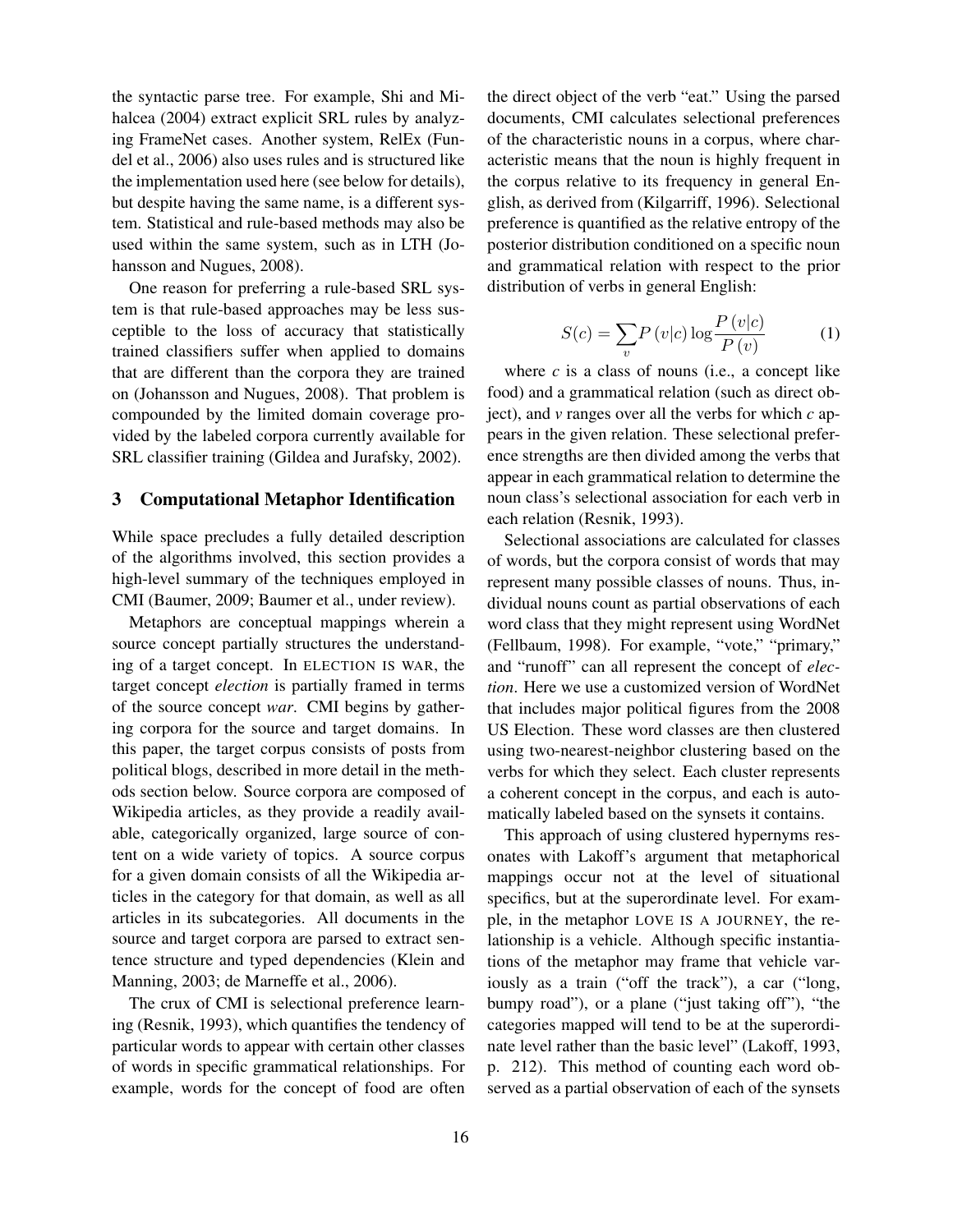it might represent causes observations at the basic level to accumulate in the superordinate levels they collectively represent. This is not to say that hierarchical conceptual relations capture every possible metaphor, but rather that these are the relations on which we focus here.

To identify metaphors, CMI looks for correspondences between conceptual clusters in the source and target corpora. For example, in the Military corpus, the cluster for *war* would frequently select to be the direct object of "win," the object of the preposition "during" with the verb "fight," the object of the preposition "in" with the verb "defeated," and so on. In some blog corpora, the cluster for *election* also selects for those same verbs in the same grammatical relationships. Based on the similarity of these selectional associations, each mapping is given a confidence score to indicate how likely the linguistic patterns are to evidence a conceptual metaphor. One of the strengths of CMI is that it works in the aggregate. While individual instances of phrases such as "fought during the election" and "defeated in the primary" may not at first glance appear metaphorical, it is the systematicity of these patterns that becomes compelling evidence for the existence of a metaphor.

An important aspect of CMI is that it identifies only linguistic patterns potentially indicative of conceptual metaphors, not the metaphors themselves. As mentioned above, Lakoff (1993) emphasizes that metaphor is primarily a cognitive phenomenon, and that metaphorical language serves as evidence for the cognitive phenomenon. CMI leverages computational power to search through large bodies of text to identify patterns of potential interest, then presents those patterns to a human user along with the potential metaphors they might imply to foster critical thinking about metaphor. To reiterate, this places the job of finding patterns in the hands of the computer, and the job of interpreting those patterns in the hands of the human user.

# 4 CMI with Semantic Role Labeling

The work presented in this paper attempts to enhance CMI by using SRL to expand the types of relations between nouns and verbs that can be seen as instantiating a metaphor. The prior CMI implementation treats each grammatical dependency type as a distinct relation. For example, in the sentence, "The city contained a sacred grove for performing religious rites," "rites" is the direct object of "perform," as denoted by the *dobj* dependency. However, the sentence, "The religious rites were once again performed openly," uses a passive construction, meaning that "rites" is the passive subject, or *nsubjpass*, of "perform." With SRL, the relations between "perform" and "rite" are the same for both sentences; specifically, *Intentionally\_act:Act* ("rite" is the intentional act being performed) and *Transitive action:Patient* ("rite" is the recipient of a transitive action). Because the relations in FrameNet are organized into an inheritance structure, both the more general frame *Transitive action* and the more specialized frame *Intentionally act* apply here.

This section describes how SRL was incorporated into CMI, compares the component data derived from SRL with the data derived from a typed dependency parse, and compares resulting identified metaphors.

### 4.1 Implementation Methods

The CMI system used here takes the prior implementation (described in section 3) and replaces the Stanford typed dependency parser (de Marneffe et al., 2006) with the RelEx SRL system (http://opencog.org/wiki/RelEx). RelEx performs a full syntactic parse, then applies a set of syntactic pattern rules to annotate the parse tree with role labels based (not exactly or completely) on FrameNet. This implementation uses a rule-based labeler because CMI hinges on differences in selectional preferences in corpora from different domains, and statistically trained classifiers are biased by the distributions of the corpora on which they are trained.

For syntactic parsing, RelEx uses the Link Grammar Parser (LGP) which is based on the Link Grammar model (Sleator and Temperley, 1993). LGP produces output very similar to typed dependencies. The version of RelEx we use integrates the Another Nearly-New Information Extraction (ANNIE) system (http://gate.ac.uk/sale/tao/splitch6.html#chap:annie) to tag named entities. Sentences are split using the OpenNLP sentence splitter (http://opennlp.sourceforge.net/).

Because CMI's corpora are acquired from public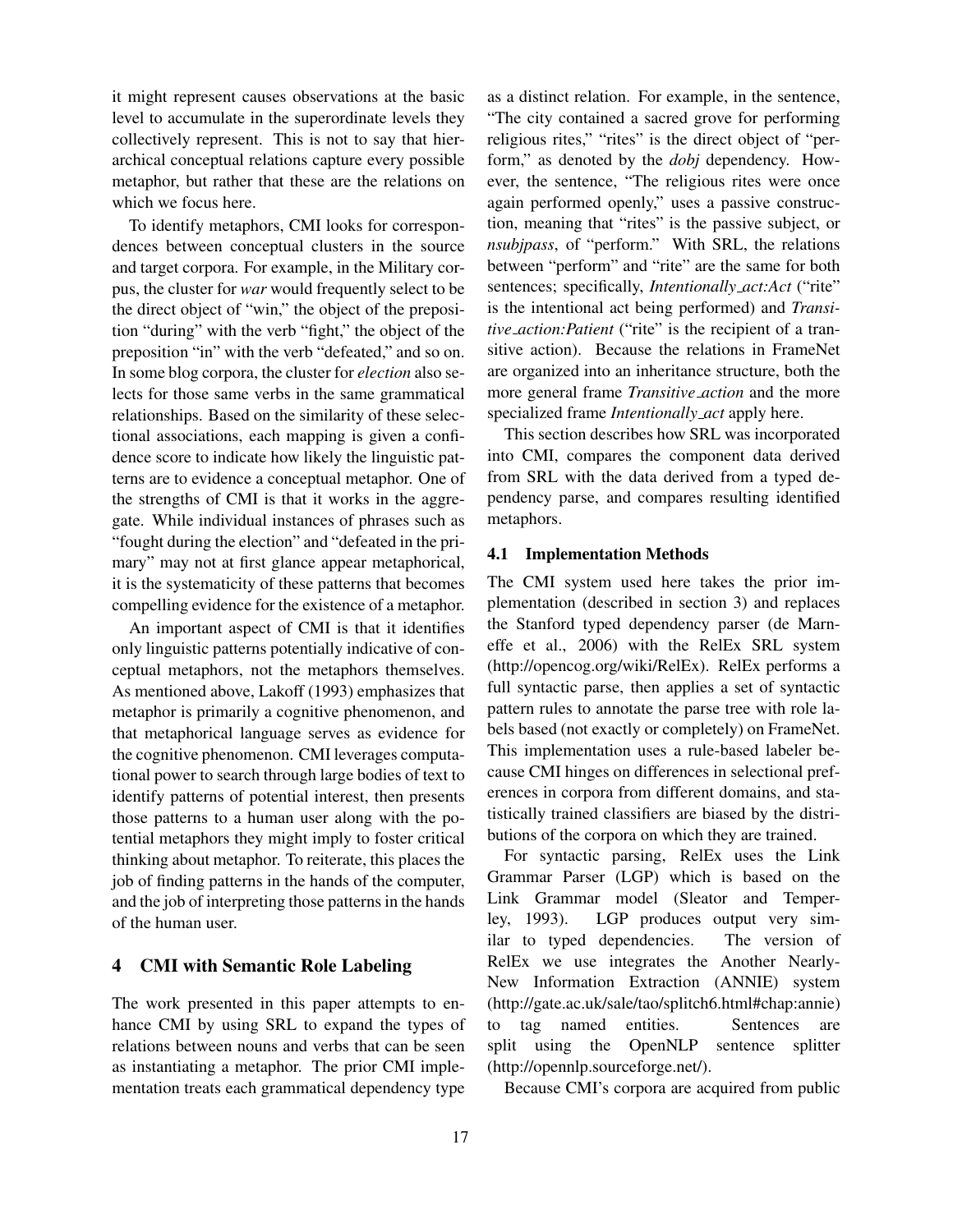|              | <b>Blogs</b> | Religion (Wikipedia) |
|--------------|--------------|----------------------|
| <b>Docs</b>  | 546 (604)    | 3289 (3294)          |
| <b>Sents</b> | 5732 (6708)  | 128,543 (145,193)    |
| Words        | 148,619      | 3,300,455            |

Table 1: Sizes of the target and source corpora; parentheses show totals including documents without valid sentences and sentences with no relations.

Internet sources, the text must be cleaned to make it suitable for parsing. Text from Wikipedia articles undergoes many small filtering steps in order to remove wiki markup, omit article sections that do not consist primarily of prose (e.g., "See Also" and "References"), and decompose Unicode letters and punctuation into compatibility form. Wikipedia articles also tend to use bulleted lists in the middle of sentences rather than comma-separated clauses. We attempt to convert those constructions back into sentences, which only sometimes results in a reasonable sentence. However, it helps to ensure that the following sentence is properly recognized by the sentence splitter. For blog posts, HTML tags were removed, which at times required multiple decoding passes due to improperly configured blog feeds, and characters decomposed into compatible form.

#### 4.2 Data

Table 1 shows statistics on the sizes of the source and target corpora. Numbers in parentheses are totals, including blank documents and sentences with no valid relations. There are some sentences for which RelEx does not produce any parse, e.g., long sentences that LGP deems ungrammatical. The Stanford parser produced some result for every sentence, because it will produce a result tree for any kind of text, even if it does not recognize any grammatically valid tokens.

Table 2 lists the number of verb-noun relations for each corpus, with parentheses showing average relations per word. Since RelEx often labels the same verb-noun relation with multiple hierarchically-related frames (as described above), Table 2 also lists the number of unique verb-noun pairs labeled. For the blogs corpus, the Stanford parser generated 111 distinct dependency types, while RelEx labeled 1446 distinct roles. The ten

| Stanford        | <b>Blogs</b>  | Religion         |
|-----------------|---------------|------------------|
| Reln(v, n)      | 19,303 (2.88) | 425,367 (2.93)   |
| Unique $(v, n)$ | 19,303 (2.88) | 425,367 (2.93)   |
| RelEx           | <b>Blogs</b>  | Religion         |
| Reln(v, n)      | 57,639 (8.59) | 1,219,345 (8.40) |
| Unique $(v, n)$ | 20,962 (3.12) | 482,997 (3.33)   |

Table 2: Relations for the target and source corpora; parentheses show average relations per word.

| Stanford  |      | RelEx                     |      |  |
|-----------|------|---------------------------|------|--|
| Relation  | Freq | Relation                  | Freq |  |
| dobj      | 3815 | Transitive_action:Patient | 4268 |  |
| nsubj     | 3739 | Transitive_action:Agent   | 3597 |  |
| prep_in   | 1072 | Inheritance: Item 2       | 1489 |  |
| prep_to   | 695  | Categorization: Category  | 1489 |  |
| prep_on   | 563  | Attributes: Attribute     | 1488 |  |
| nsubjpass | 528  | Existence: Entity         | 1277 |  |
| prep_for  | 491  | Categorization: Item      | 1270 |  |
| prep_with | 435  | Inheritance: Item_1       | 1269 |  |
| prep_at   | 285  | Attributes: Entity        | 1268 |  |
| dep       | 279  | Purpose: Means            | 569  |  |

Table 3: Most common dependencies and frequencies.

most common of each are listed with their frequencies in Table 3.

These data show that RelEx provides more information, both in terms of successfully parsing more sentences, and in terms of relations-per-word. The next section explores the impact of these differences on identified metaphors.

### 4.3 Results

This section describes metaphors identified when mapping from the RELIGION source corpus to the political blogs target corpus. CMI results are usually culled to include only the upper one percentile in terms of confidence, but space constraints prohibit a full analysis of even this upper one percentile. Instead, this section compares mappings with the highest confidence score from the typed dependency data and from the semantic role data. RELIGION was chosen as the source domain because the highest confidence metaphors from both typed dependencies and semantic roles had similar target and source concepts, facilitating a better comparison. This analysis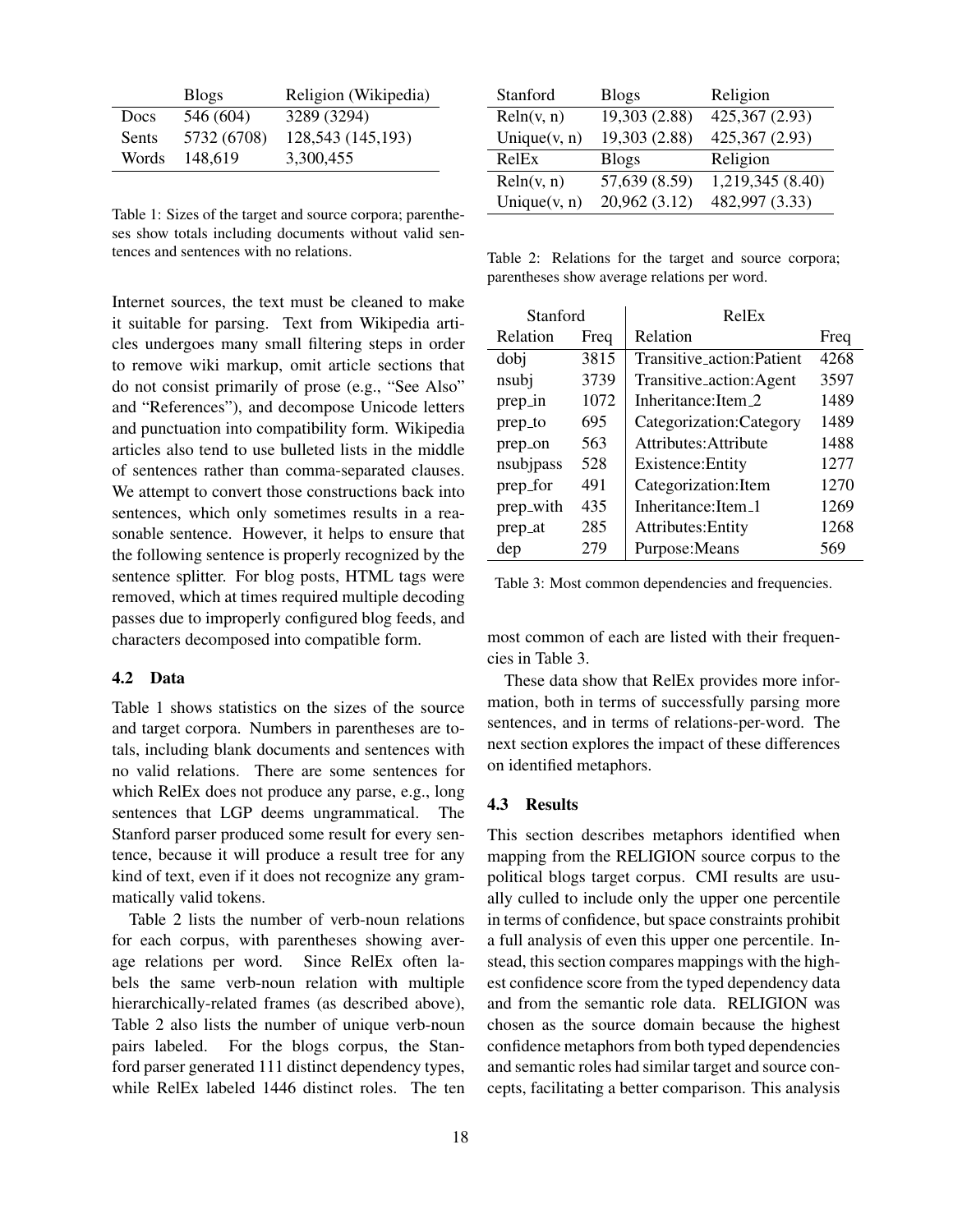| Target (label and cluster)                                        | Source (label and cluster)             | Conf  |
|-------------------------------------------------------------------|----------------------------------------|-------|
| <b>medicine</b> - {medicine, medical specialty}, {medicine,       | sacrament - $\{sacramer\}$ ,           | 1.968 |
| medication, medicament, medicinal drug}, {music,                  | {baptism}, {religious ceremony,        |       |
| medicine}, {medicine, practice of medicine}, {learned             | religious ritual                       |       |
| profession $\}, \{ drug\}, \{social control\}, \{profession\}, \$ | <b>ritual</b> - {ceremony}, {practice, | 1.465 |
| {punishment, penalty, penalization, penalisation $\}$ , {life}    | pattern }, {custom, usage, usance},    |       |
| science, bioscience }                                             | {ritual, rite}, {survival}             |       |

Table 4: Metaphors for *medicine* from RELIGION using typed dependencies.

is not intended to demonstrate that either technique is superior (for more on possible evaluation methods, see Discussion section below). Rather, it provides a detailed depiction of both to ascertain potential benefits and drawbacks of each.

Table 4 presents the strongest two mappings from RELIGION: MEDICINE IS A SACRAMENT and MEDICINE IS A RITUAL; these were the only mappings for *medicine* in the upper one percentile. Each mapping lists both the automatically identified labels and the full cluster contents for source and target, along with the confidence score. The table can be read left-to-right, e.g., "medicine is like a sacrament." Confidence scores typically fall in the range (0, 5) with a few high-confidence mappings and many low-confidence mappings; see (Baumer, 2009; Baumer et al., under review) for details of confidence score calculation. Table 5 shows details for each mapping, including the verb-relation pairs that mediate the mapping, along with an example fragment from the target and source corpora for each verb-relation. These examples show why and how medicine might be like, variously, a sacrament or a ritual; both are "practiced," "administered," "performed," etc. Note that the passive subject and direct object relations are treated as distinct, e.g., "Eucharist is variously administered" involves a different grammatical relation than "administer the sacrament," even though the word for *sacrament* plays a similar semantic role in both fragments.

Tables 6 and 7 show mappings resulting from semantic roles labeled by RelEx, with formats similar to those of tables 4 and 5, except that the verbrelations in table 7 are semantic roles rather than grammatical relations. The mapping in table 6 was the strongest mapping from RELIGION and the only mapping for *medication*.

Table 7 shows how RelEx can treat different grammatical relations as the same semantic role. For example, "medicine is practiced" and "practice the rites" use passive subjective and direct object, respectively, but are both treated as the patient of a transitive action. Such examples confirm that SRL is, at least to some extent, performing the job for which it was intended.

However, these results also expose some problems with SRL, or at least with RelEx's implementation thereof. For example, the phrase "dispose of prescription drugs" is labeled with four separate semantic roles, which is an instance of a single verbnoun relation being labeled with both a superordinate relation, *Physical entity:Entity*, and a subordinate relation, *Physical entity:Constituents* (the constituents of a physical entity are themselves an entity). While various approaches might avoid multiple labels, e.g., using only the most general or most specific frame, those are beyond the scope here.

# 5 Discussion

As mentioned above, these results do not provide conclusive evidence that either typed dependencies or semantic roles are more effective for identifying potential metaphors. However, they do provide an understanding of both techniques' strengths and weaknesses for this purpose, and they also suggest ways in which each may be more or less effective at fostering critical and creative thinking.

For metaphor identification, the previous section described how typed dependency parsing treats passive subjects and direct object as distinct relations, whereas SRL will at times conflate them into identical patient roles. This means that the typed dependency-based metaphors appear to be mediated by a greater number of relations. However, it also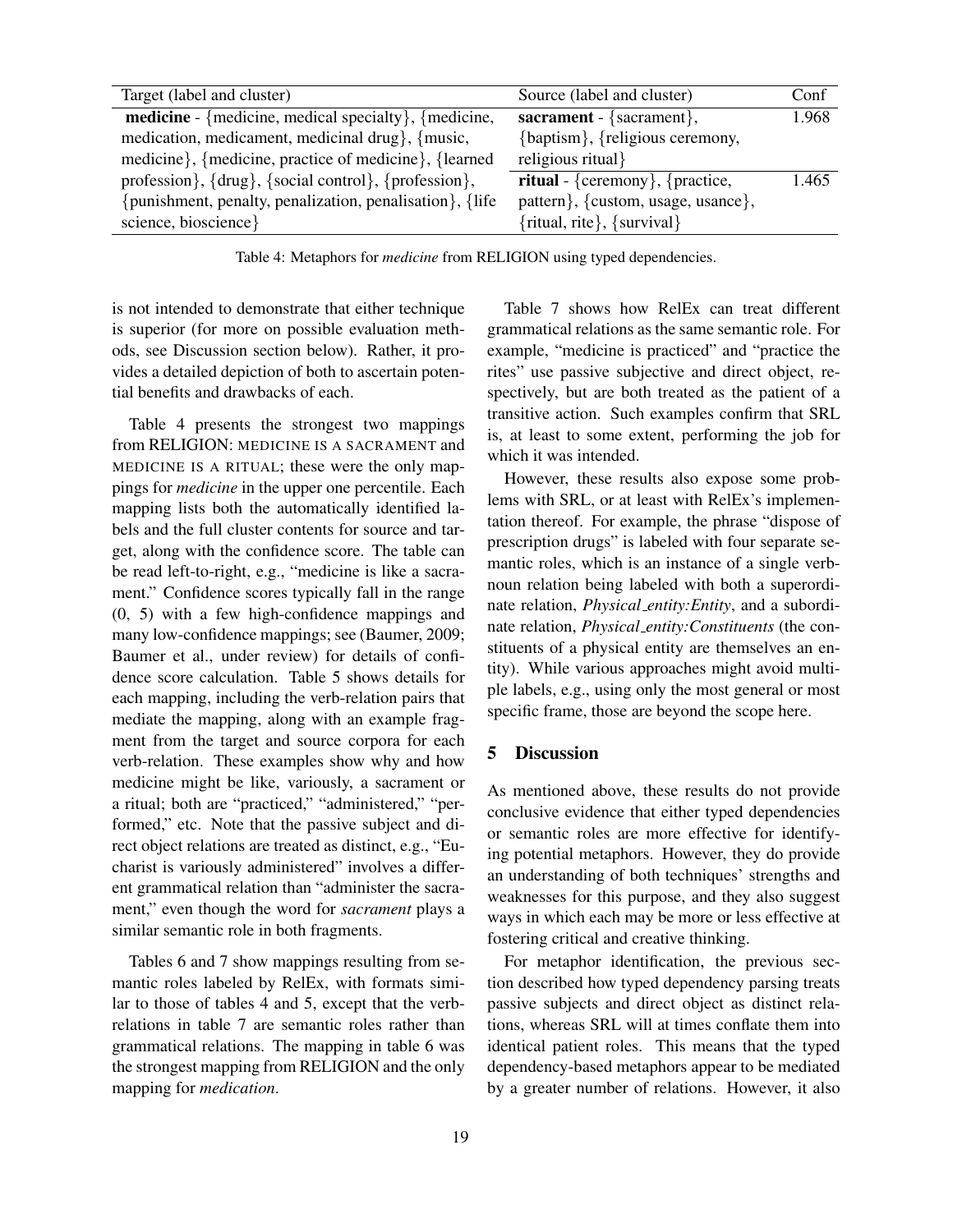| Target   | Source    | Verb-Reln         | Target Ex Frag             | Source Ex Frag              |
|----------|-----------|-------------------|----------------------------|-----------------------------|
|          | sacrament | practice -        | "medicine is practiced"    | "rites were practiced"      |
|          |           | nsubjpass         |                            |                             |
|          |           | administer -      | "antibiotics are regularly | "Eucharist is variously ad- |
|          |           | nsubjpass         | administered"              | ministered"                 |
|          |           | administer - dobj | "administered medicines"   | "administer the sacra-      |
|          |           |                   |                            | ment"                       |
|          |           | perform - dobj    | "perform defensive         | "performed the last rites"  |
| medicine |           |                   | medicine"                  |                             |
|          |           | receive - dobj    | "received conventional     | "received the rites"        |
|          |           |                   | medicines"                 |                             |
|          | ritual    | perform - dobj    | "perform defensive         | "performed the last rites"  |
|          |           |                   | medicine"                  |                             |
|          |           | practice -        | "medicine is practiced"    | "ceremonies are also prac-  |
|          |           | nsubjpass         |                            | ticed"                      |
|          |           | administer - dobj | "administered medicines"   | "administering the rites"   |
|          |           | administer -      | "antibiotics are regularly | "sacrament is ordinarily"   |
|          |           | nsubjpass         | administered"              | administered"               |

Table 5: Details of RELIGION metaphors from typed dependencies, including mediators and example phrases.

| Target (label and cluster)                                    | Source (label and cluster)                                                                                    | Conf  |
|---------------------------------------------------------------|---------------------------------------------------------------------------------------------------------------|-------|
|                                                               | <b>medication</b> - {medicine, medication, medica-<br><b>ceremony</b> - {ceremony}, {sacrament}, {rite, reli- | 2.570 |
| ment, medicinal drug $\{ \frac{\text{drug}}{\text{ggrut}} \}$ | gious rite}, {religious ceremony, religious ritual}                                                           |       |

Table 6: Metaphor for *medication* from RELIGION using semantic roles.

| Target     | Source   | Verb-Reln                                | Target Ex Frag        | Source Ex Frag        |
|------------|----------|------------------------------------------|-----------------------|-----------------------|
| medication |          | practice -                               | "medicine is prac-    | "practice the rites"  |
|            |          | Transitive_action:Patient                | ticed"                |                       |
|            |          | perform -                                | "perform defensive    | "perform most reli-   |
|            |          | Transitive_action:Patient                | medicine"             | gious rites"          |
|            |          | include -                                | "medicine including"  | "liturgies included"  |
|            |          | Transitive_action:Agent                  |                       |                       |
|            |          | dispose -                                | "dispose of prescrip- | "disposed of without" |
|            | ceremony | Physical_entity:Constituents tion drugs" |                       | ceremony"             |
|            |          | dispose -                                | "dispose of prescrip- | "disposed of without" |
|            |          | Inheritance: Instance                    | tion drugs"           | ceremony"             |
|            |          | dispose -                                | "dispose of prescrip- | "disposed of without  |
|            |          | Inheritance: Group                       | tion drugs"           | ceremony"             |
|            |          | dispose -                                | "dispose of prescrip- | "disposed of without  |
|            |          | Physical_entity:Entity                   | tion drugs"           | ceremony"             |

Table 7: Details of RELIGION metaphors from semantic roles, including mediators and example phrases.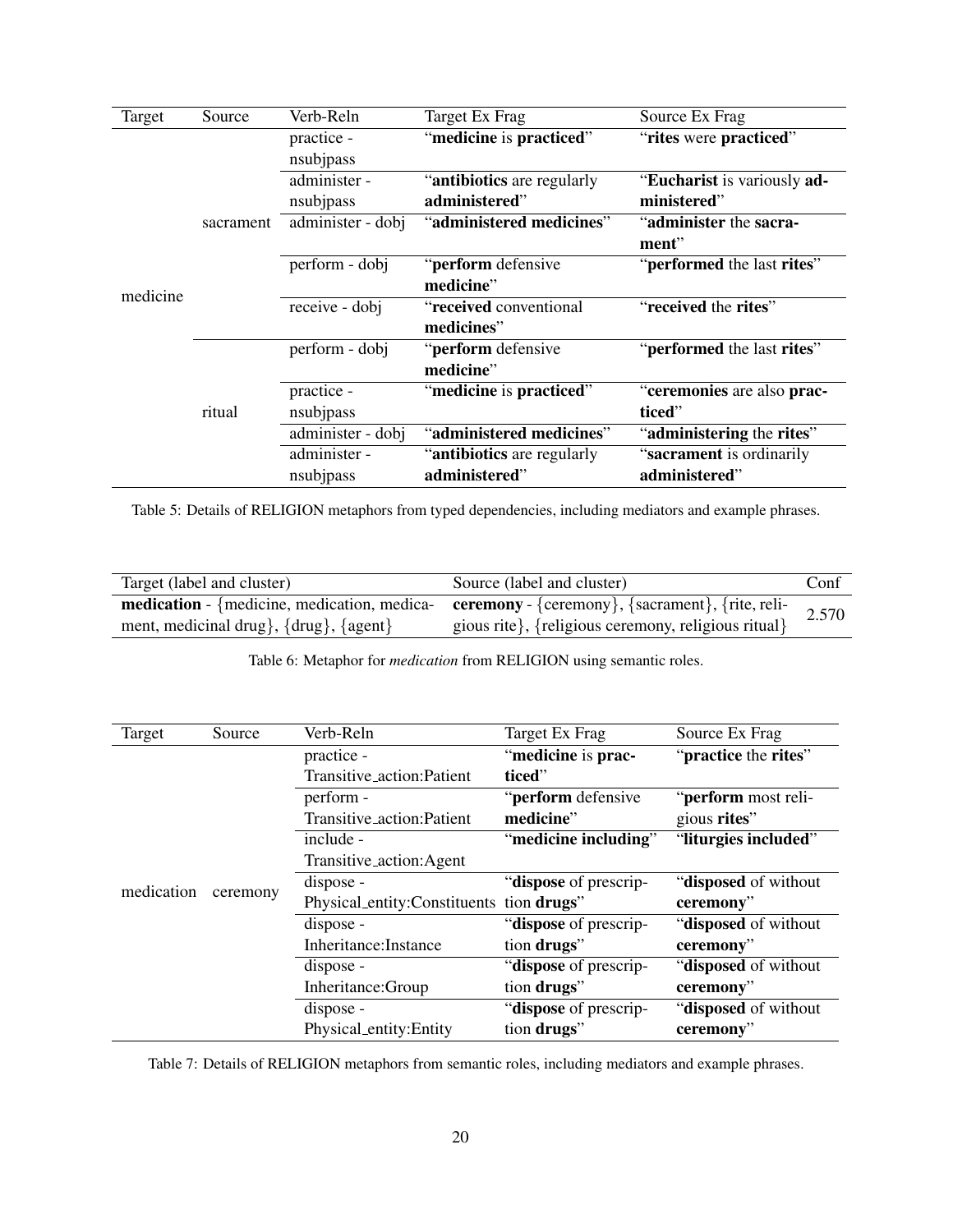means that less data are available to the selection preference calculation, in that there are fewer observations for each relation. On the other hand, SRL is a much finer-grained classification than typed dependencies. The implementation used here included 111 grammatical relations, whereas RelEx labeled 1446 distinct roles. Thus, overall, RelEx may be providing fewer observations for each relation, but those relations may have more semantic import.

For fostering critical thinking and creativity, a key concern is making identified metaphors readily comprehensible. Ortony (Ortony, 1980) and others have suggested that selectional restriction violations are an important component of metaphor comprehension. Therefore, tools that employ CMI often present parallel source and target fragments side-by-side to make clear the selectional restriction violation, e.g., metaViz, a system for presenting computationally identified metaphors in political blogs (Baumer et al., 2010). One might assume that typed dependencies are more readily comprehensible, since they are expressed as relatively simple grammatical relations. However, when presenting example fragments to users, there is no need to explicate the nature of the relationship being demonstrated, but rather the parallel examples can simply be placed side-by-side. It is an empirical question whether users would see phrases such as "medicine is practiced" and "practice the rites" as parallel examples of the same psycholinguistic relationship. Thus, the question of whether typed dependencies or semantic roles better facilitate metaphor comprehension may not be as important as the question of whether example phrases are perceived as parallel.

# 6 Future Work

This paper is only an initial exploration, demonstrating that semantic role labeling is viable for use in CMI. For the sake of comparison, the analysis here focuses on examples where metaphors identified using the two techniques were relatively similar. However, such similarity does not always occur. For example, using MILITARY as the source domain, typed dependencies led to results such as A NOM-INEE IS A FORCE and A NOMINEE IS AN ARMY, whereas semantic roles gave mappings including AN INDIVIDUAL IS A WEAPON (here, the label "individual" is a superordinate category including mostly politicians), and THE US IS A SOLDIER. Future work should analyze these differences in more detail to provide a broad and deep comparison across multiple source domains and target corpora.

But how should such an analysis be conducted? That is, how does one determine which identified metaphors are "better," and by what standard? In suggesting a number of potential evaluation methods for CMI, Baumer et al. (under review) argue that the most sensible approach is asking human subjects to assess metaphors, potentially along a variety of criteria. For example: Does the metaphor make sense? Is it unexpected? Is it confusing? Such assessments could help evaluate semantic roles vs. typed dependencies in two ways. First, does either parsing technique lead to metaphors that are consistently assessed by subjects as better? Second, does either parsing technique lead to better alignment (i.e., stronger correlations) between human assessments and CMI confidence scores? Such subjective assessments could provide evidence for an argument that either typed dependencies or semantic roles are more effective at identifying conceptual metaphors.

### 7 Conclusion

This paper explores using semantic role labeling (SRL) as a technique for improving computational metaphor identification (CMI). The results show that SRL can be successfully incorporated into CMI. Furthermore, they suggest that SRL may be more effective at identifying relationships with semantic import than typed dependency parsing, but that SRL may also make distinctions that are too fine-grained to serve as effective input for the selectional preference learning involved in CMI. The results also demonstrate that, even though the notion of semantic roles may seem more complex than typed dependencies from a user's perspective, it is possible to present either in a way that may be readily comprehensible. Thus, while more work is necessary to compare these two parsing techniques more fully, semantic role labeling may present an effective means of improving CMI, both in terms of the technical process of identifying conceptual metaphors, and in terms of the broader goal of fostering critical thinking and creativity.